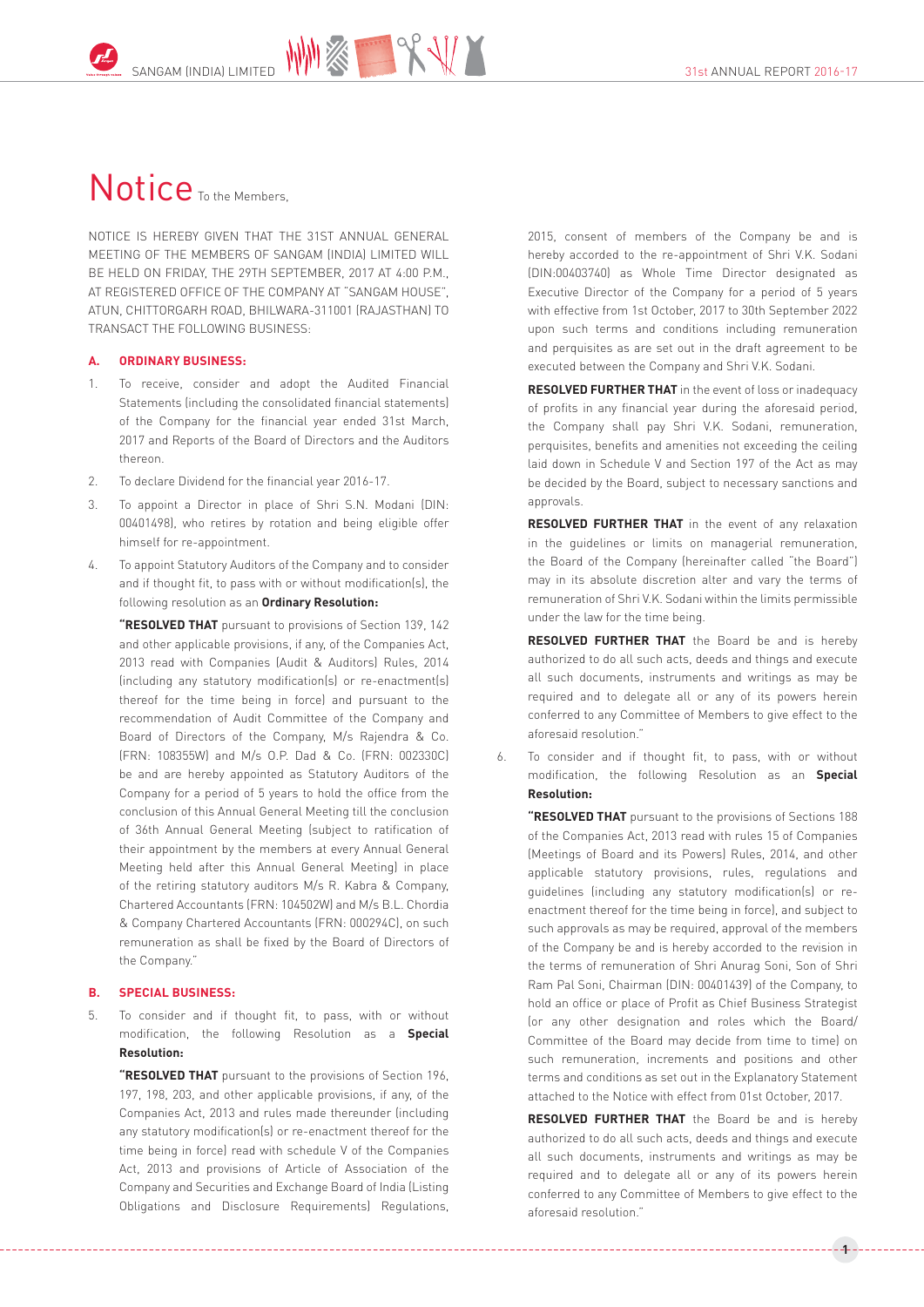# Notice (Contd.)

7. To consider and if thought fit, to pass, with or without modification, the following Resolution as an **Special Resolution:**

**"RESOLVED THAT** pursuant to the provisions of Sections 188 of the Companies Act, 2013 read with rules 15 of Companies (Meetings of Board and its Powers) Rules, 2014, and other applicable statutory provisions, rules, regulations and guidelines (including any statutory modification(s) or reenactment thereof for the time being in force), and subject to such approvals as may be required, approval of the members of the Company be and is hereby accorded to the appointment of Mr. Pranal Modani, son of Shri S.N. Modani, CEO & Managing Director (DIN: 00401498) of the Company, to hold an office or place of profit as Chief Business Development (or any other designation and roles which the Board/Committee of the Board may decide from time to time), on such remuneration, increments and other terms and conditions as specified in the relevant explanatory statement annexed to the notice of this meeting with effect from 01st October, 2017.

**RESOLVED FURTHER THAT** the Board be and is hereby authorized to do all such acts, deeds and things and execute all such documents, instruments and writings as may be required and to delegate all or any of its powers herein conferred to any Committee of Members to give effect to the aforesaid resolution."

8. To consider and if thought fit, to pass, with or without modification, the following Resolution as an **Ordinary Resolution:**

**"RESOLVED THAT** pursuant to the provisions of Section 148 and other applicable provisions, if any, of the Companies Act, 2013 and the Companies (Audit and Auditors) Rules, 2014 read with Companies (Cost Records and Audit) Rules, 2014 (including any statutory modification(s) or re-enactment thereof for the time being in force) and the following Firms of Cost Accountants appointed by the Board of Directors of the Company, to conduct the audit of the cost records of the various units of the Company for the financial year ending 31st March, 2018 be paid the remuneration as set out in the statement annexed to the Notice convening this Meeting:

**2**

- a. M/s K.G. Goyal & Co., Cost Accountant (Firm Registration No. 000017), Jaipur, to conduct the audit of the cost records of Company's units (i) SANGAM (INDIA), Bhilwara (ii) Sangam Spinners, Vill. Billiya Kalan, Dist. Bhilwara (unit of- Sangam (India) Limited) (iii) Sangam Spinners, Vill. Sareri, Dist. Bhilwara (unit of - Sangam (India) Limited) (iv) Sangam Suitings, Vill. Atun, Dist. Bhilwara (unit of - Sangam (India) Limited) (v) Sangam Denim, Vill. Billiya, Dist. Bhilwara (unit of-Sangam (India) Limited)
- b. M/s V.K. Goyal & Co., Cost Accountant (Firm Registration No. 000550), Bhilwara to conduct the audit of the cost records of Company's unit Sangam Process (Unit of Sangam (India) Limited), Outside Octroi Post, Atun, Bhilwara.

**RESOLVED FURTHER THAT** the Board of Directors and/ or the Company Secretary, be and are hereby authorized to settle any question, difficulty or doubt, that may arise in giving effect to this resolution and to do all such acts, deeds and things as may be necessary, expedient and desirable for the purpose of giving effect to this resolution."

> By Order of the Board of Directors For Sangam (India) Limited

#### **Anil Jain**

Place: Bhilwara (CFO & Company Secretary) Date: 16th August, 2017 M.No. F-3147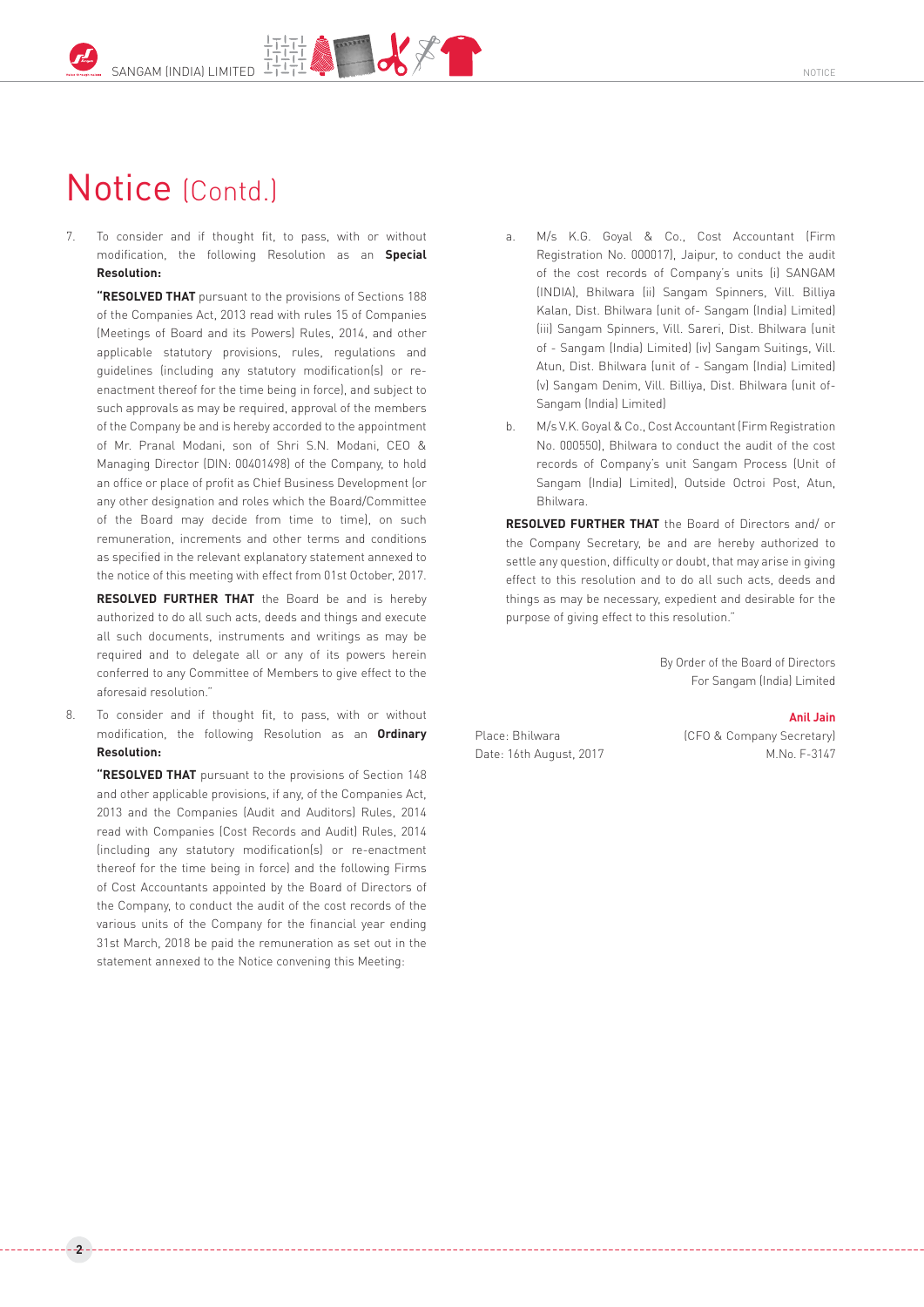# Notes:

- 1. The explanatory statement pursuant to Section 102 of the Companies Act, 2013 ("the Act") in respect of the business under Item No. 5 to 8 set out above and details as required under SEBI (Listing Obligations and Disclosure Requirements) Regulations, 2015 ("SEBI Listing Regulations") and Secretarial Standard on General Meeting issued by the Institute of Company Secretaries of India in respect of Directors seeking re-appointment at this Annual General Meeting are annexed hereto.
- 2. **A member entitled to attend and vote at the meeting is entitled to appoint a Proxy to attend and vote on a poll instead of himself and such proxy need not be a member of the Company. Pursuant to Section 105 of the Act, a person can act as proxy on behalf of members not exceeding fifty (50) and holding in the aggregate not more than 10% of the total share capital of the Company carrying voting rights may appoint a single person and such person cannot act as a proxy for any other person or shareholder.**

**The instrument of proxy, in order to be effective, should be duly stamped, completed and signed and must be deposited at the registered office of the Company not less than 48 hours before the time for holding the aforesaid meeting.**

- 3. Corporate members intending to send their authorized representatives to attend the Meeting are requested to send to the Company a certified copy of the Board Resolution authorizing their representative to attend and vote on their behalf at this Meeting.
- 4. The Company's Register of members and share transfer books shall remain closed from Saturday the 23rd September, 2017 to Friday the 29th September, 2017 (both days inclusive) to decide the entitlement of shareholders for the payment of dividend in accordance with the recommendation of the Board of Directors.
- 5. Members are requested to:
	- a. Notify the change in address if any, with Pin Code numbers immediately to the Company (in case of shares held in physical mode).
	- b. Quote their Regd. Folio Number/DP and Client ID Nos. in all their correspondence with the Company or its Registrar and Share Transfer Agent ("RTA").
- 6. Members are requested to address all their correspondence including demat/remat applications, request for share transfers, intimation of change of address and other correspondence to the Company's RTA.
- 7. During the period beginning 24 hrs. before the time fixed for the commencement of the AGM and until the conclusion of the meeting, a member would be entitled to inspect the proxies lodged during the business hours of the Company, provided that not less than three days of notice in writing is given to the Company.
- 8. Members/proxies/authorized representatives should bring the duly filled attendance slip enclosed herewith to attend the meeting.
- 9. The Register of Directors and Key Managerial Personnel (KMP) and their shareholding and Register of Contracts or Arrangements in which Directors are interested, maintained under Sections 170 and 189 of the Companies Act, 2013 respectively will be available for inspection by the members at AGM.
- 10. All documents referred to in the accompanying notice are open for inspection at the registered office of the Company in all working days except Saturday and holidays, between 11.00 A.M. to 1.00 P.M. up to the date of Annual General Meeting.
- 11. The dividend as recommended by the Board of Directors for the year ended 31st March, 2017, if declared at the meeting will be paid after 29th September, 2017 to those members:
	- a. Whose names appear as the beneficial owners at the end of the business hours on Friday, 22nd September, 2017 in the list of beneficial owners to be furnished by depositories (NSDL & CDSL) in respect of the shares held in electronics form; and
	- b. Whose names appear as members on the Company's register of members on Friday, 22nd September, 2017 after giving effect to valid transfer requests, received on or before Friday, 22nd September, 2017.
- 12. Investors holding the shares in physical form should provide the National Electronic Clearing Service (NECS) mandate to the Company and investors holding the shares in demat form should ensure that correct and updated particulars of their bank account are available with the Depository Participant (DP). This would facilitate in receiving direct credits of dividends, refunds etc., from companies and avoid postal delays and loss in transit. Investors must update their new bank account numbers allotted after implementation of Core Banking Solution (CBS) to the Company in case of shares held in physical form and to the DP in case of shares held in demat form.
- 13. Pursuant to the provisions of Section 124(5) of the Act, the amount of dividend which have remained un-encashed or unclaimed for a period of seven years are required to be transferred to the "Investor Education and Protection Fund" (IEPF) constituted by the Central Government under section 125(1) of the Act. Therefore, shareholders who have not encashed their dividend for the financial year 2009-10 to 2015- 16 should lodge their request for the same to the Company. The new Investor Education and Protection Fund Authority (Accounting, Audit, Transfer and Refund) Amendment Rules, 2017 (the "IEPF Rules") mandate the companies to transfer the shares of shareholders whose dividends remain unpaid/unclaimed for a period of seven consecutive years to the demat account of Investor Education and Protection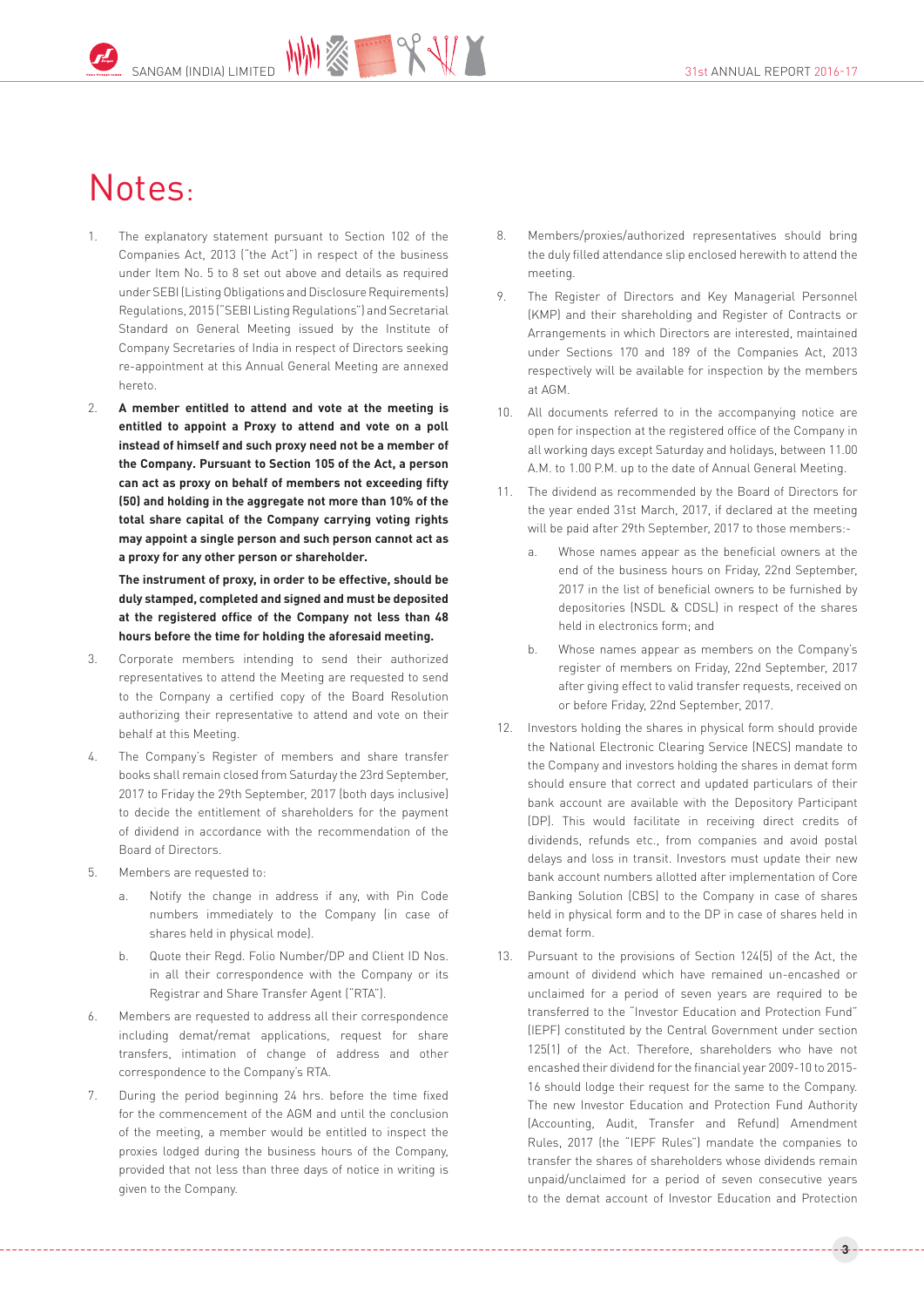## Notes: (Contd.)

Fund Authority of the Ministry of Corporate Affairs ("IEPF Authority"). In accordance with the aforesaid IEPF Rules, the Company has sent notices to all the shareholders whose shares are due to be transferred to the IEPF Authority and has also published newspaper advertisement. Hence, the Company urges all the shareholders to en-cash /claim their respective dividend during the prescribed period. The details of the unpaid / unclaimed amounts lying with the Company as on the date of the last Annual General Meeting, i.e., 30th September, 2016 are available on the website of the Compan[y www.sangamgroup.com.](http://www.sangamgroup.com/)

- 14. As per the provisions of Section 72 of the Act, facility for making nomination is available for the members in respect of the shares held by them. Members holding shares in single name and who have not yet registered their nomination are requested to register the same by submitting Form No. SH-13, if member desires to cancel the earlier nomination and record fresh nomination, he/she may submit the same Form No. SH-14. Members holding shares in physical form are requested to submit the forms to the Company.
- 15. The Securities and Exchange Board of India (SEBI) has mandated the submission of Permanent Account Number (PAN) by every participant in securities market. Members holding shares in electronic form are, therefore, requested to submit the PAN to their Depository Participants with whom they are maintaining their Demat Accounts. Members holding shares in physical form can submit their PAN details to the Company along with the proof thereof.
- 16. Electronic copy of the Annual Report for the financial year 2016-17 is being sent to all the members, whose email IDs are registered with the Company/Depository Participant(s) for communication purposes unless any member has requested for a hard copy of the same. For members who have not registered their email address, physical copies of the Annual Report for the financial year 2016-17 is being sent in the permitted mode.
- 17. To support the "Green Initiative" Members who have not registered their e-mail addresses are required to register the same with the Company/Depository. Members may note that this Notice and the Annual Report 2016-17 will also be available on the Company's website viz[. www.sangamgroup.com.](http://www.sangamgroup.com/)
- 18. Voting Options

**4**

Voting through electronic means:

In compliance with provisions of Section 108 of the Companies Act, 2013, Rule 20 of the Companies (Management and Administration) Rules, 2014 as amended by the Companies (Management and Administration) Amendment Rules, 2015 and regulation 44 of the Securities and Exchange Board of India (Listing Obligations and Disclosure Requirements) Regulations 2015, the Company is pleased to provide members facility to exercise their right to vote on resolutions proposed to be considered at the Annual General Meeting (AGM) by electronic means and the business may be transacted through e-Voting Services. The facility of casting the votes by the members using an electronic voting system from a place other than venue of the AGM ("remote e-voting") will be provided by Central Depository Services (India) Limited (CDSL).

- (II) The facility for voting through ballot paper shall be made available at the AGM and the members attending the meeting who have not cast their vote by remote e-voting shall be able to exercise their right at the meeting through ballot paper.
- (III) The members who have cast their vote by remote e-voting prior to the AGM may also attend the AGM but shall not be entitled to cast their vote again.

### **(IV) The instructions for members for voting electronically are as under:-**

- (i) The voting period begins on Monday, the 25th September, 2017 (9:00 am) and ends on Thursday, the 28th September, 2017 (5:00 pm). During this period shareholders' of the Company, holding shares either in physical form or in dematerialized form, as on the cut-off date Friday, the 22nd September, 2017 may cast their vote electronically. The e-voting module shall be disabled by CDSL for voting thereafter.
- (ii) Log on to the e-voting website www.evotingindia. com during the evoting period.
- (iii) Click on "Shareholders" tab
- (iv) Now, Select the "COMPANY NAME" from the drop down menu and click on "SUBMIT".
- (v) Now Enter your User ID
	- a. For CDSL: 16 digits beneficiary ID,
	- b. For NSDL: 8 Character DP ID followed by 8 Digits Client ID,
	- c. Members holding shares in Physical Form should enter Folio Number registered with the Company.
- (vi) Next enter the Image Verification as displayed and Click on Login.
- (vii) If you are holding shares in demat form and had logged on to www.evotingindia.com and voted on an earlier voting of any company, then your existing password is to be used.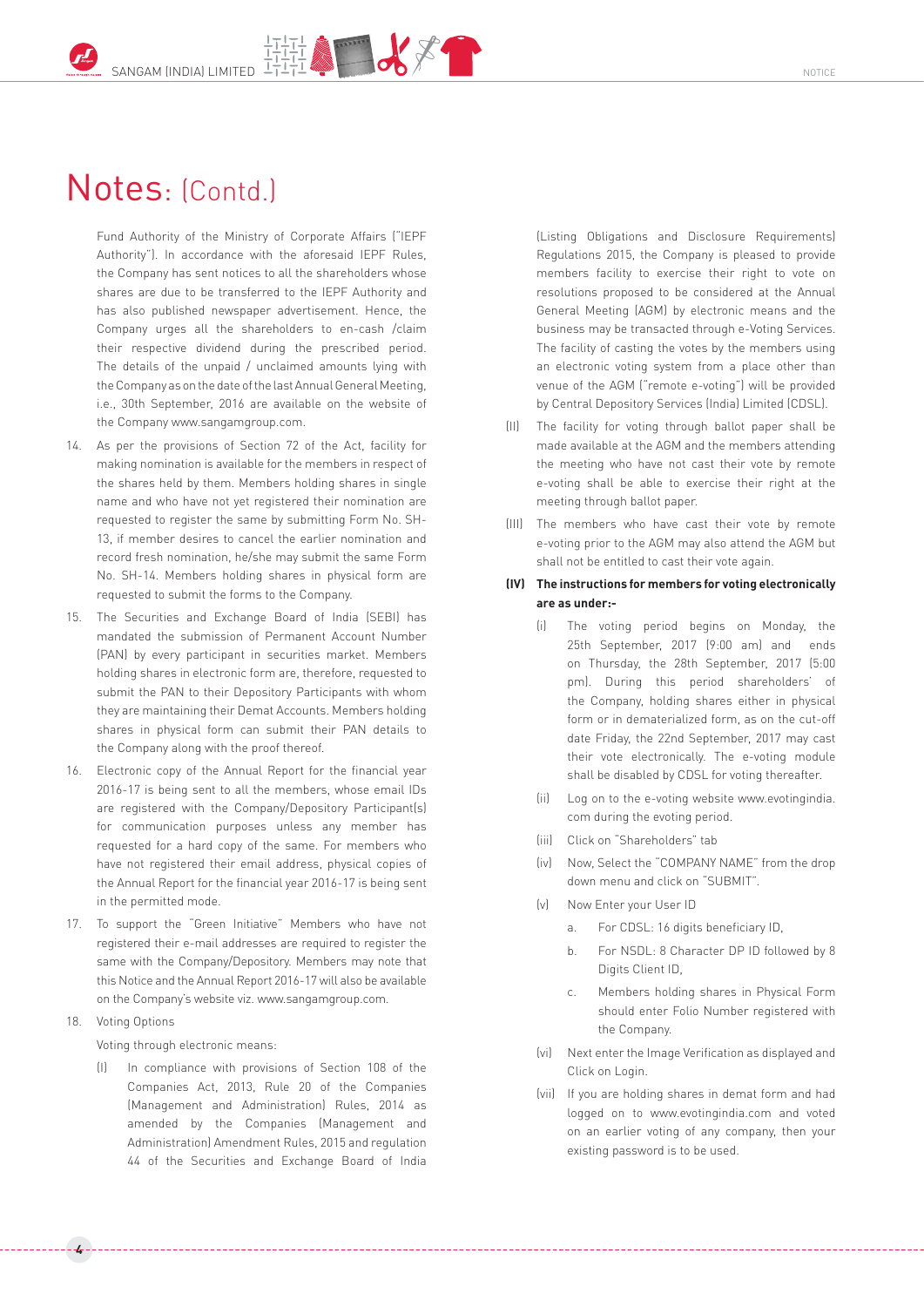## Notes: (Contd.)

(viii) If you are a first time user follow the steps given below:

| For Members holding shares in Demat Form and Physical Form   |                                                                                                                                                                                                                                                                                                                                                                  |  |  |  |  |  |
|--------------------------------------------------------------|------------------------------------------------------------------------------------------------------------------------------------------------------------------------------------------------------------------------------------------------------------------------------------------------------------------------------------------------------------------|--|--|--|--|--|
| PAN                                                          | Enter your 10 digit alpha-numeric PAN issued by<br>Income Tax Department (Applicable for both demat<br>shareholders as well as physical shareholders)                                                                                                                                                                                                            |  |  |  |  |  |
|                                                              | Members who have not updated their PAN<br>with the Company/Depository Participant<br>are requested to use the first two letters of<br>their name and the 8 digits of the sequence<br>number (refer serial no. printed on the name<br>and address sticker/Postal Ballot Form/mail)<br>in the PAN field.                                                           |  |  |  |  |  |
|                                                              | In case the sequence number is less than<br>8 digits enter the applicable number of<br>O's before the number after the first two<br>characters of the name in CAPITAL letters.<br>E.g. If your name is Ramesh Kumar with<br>serial number 1 then enter RA00000001 in<br>the PAN field                                                                            |  |  |  |  |  |
| Dividend<br><b>Bank Details</b><br>OR Date of<br>Birth (DOB) | Enter the Dividend Bank Details or Date of Birth<br>(in dd/mm/yyyy format) as recorded in your demat<br>account or in the Company records in order to<br>login.<br>If both the details are not recorded with the<br>depository or company please enter the<br>member id / folio number in the Dividend<br>Bank details field as mentioned in instruction<br>(v). |  |  |  |  |  |

- (ix) After entering these details appropriately, click on "SUBMIT" tab.
- (x) Members holding shares in physical form will then reach directly the Company selection screen. However, members holding shares in demat form will now reach 'Password Creation' menu wherein they are required to mandatorily enter their login password in the new password field. Kindly note that this password is to be also used by the demat holders for voting for resolutions of any other company on which they are eligible to vote, provided that company opts for e-voting through CDSL platform. It is strongly recommended not to share your password with any other person and take utmost care to keep your password confidential.
- (xi) For Members holding shares in physical form, the details can be used only for e-voting on the resolutions contained in this Notice.
- (xii) Click on the EVSN for the relevant SANGAM (INDIA) LIMITED on which you choose to vote.
- (xiii) On the voting page, you will see "RESOLUTION DESCRIPTION" and against the same the option "YES/NO" for voting. Select the option YES or NO as desired. The option YES implies that you assent to the Resolution and option NO implies that you dissent to the Resolution.
- (xiv) Click on the "RESOLUTIONS FILE LINK" if you wish to view the entire Resolution details.
- (xv) After selecting the resolution you have decided to vote on, click on "SUBMIT". A confirmation box will be displayed. If you wish to confirm your vote, click on "OK", else to change your vote, click on "CANCEL" and accordingly modify your vote.
- (xvi) Once you "CONFIRM" your vote on the resolution, you will not be allowed to modify your vote.
- (xvii) You can also take out print of the voting done by you by clicking on "Click here to print" option on the Voting page.
- (xviii) If Demat account holder has forgotten the changed password then Enter the User ID and the image verification code and click on Forgot Password & enter the details as prompted by the system.
- **(xix) Shareholders can also cast their vote using CDSL's mobile app m-Voting available for android based mobiles. The m-Voting app can be downloaded from Google Play Store. Apple and Windows phone users can download the app from the App Store and the Windows Phone Store respectively on or after 30th June, 2016. Please follow the instructions as prompted by the mobile app while voting on your mobile.**

### **(xx) Note for Non – Individual Shareholders and Custodians**

- Non-Individual shareholders (i.e. other than Individuals, HUF, NRI etc.) and Custodian are required to log on to www.evotingindia.com and register themselves as Corporates.
- A scanned copy of the Registration Form bearing the stamp and sign of the entity should be emailed to helpdesk.evoting@cdslindia.com.
- After receiving the login details a Compliance User should be created using the admin login and password. The Compliance User would be able to link the account(s) for which they wish to vote on.
- The list of accounts linked in the login should be mailed to helpdesk.evoting@cdslindia.com and on approval of the accounts they would be able to cast their vote.
- A scanned copy of the Board Resolution and Power of Attorney (POA) which they have issued in favour of the Custodian, if any, should be uploaded in PDF format in the system for the scrutinizer to verify the same.
- (xxi) In case you have any queries or issues regarding e-voting, you may refer the Frequently Asked Questions ("FAQs") and e-voting manual available at www.evotingindia.com, under help section or write an email to helpdesk.evoting@cdslindia. com. or you may contact Mr. Anil Jain, CFO & Company Secretary, Sangam (India) Ltd. at 01482-305028 or at email ID - secretarial@sangamgroup.com,
- (xxii) Please follow all steps from sl. no. (i) to sl. no. (xix) above to cast vote.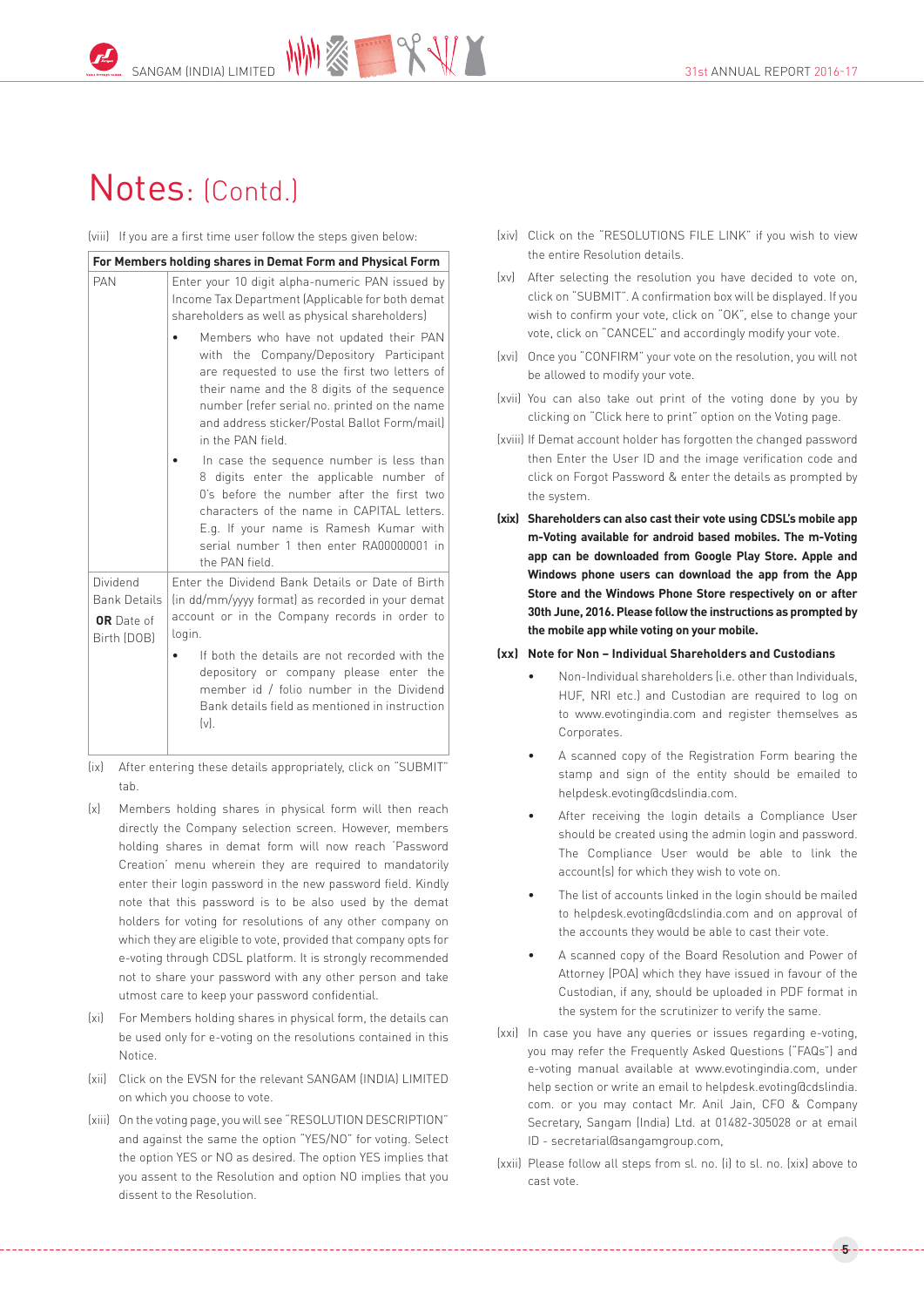## Notes: (Contd.)

- (V) A member may participate in the AGM even after exercising his right to vote through remote e-voting but shall not be allowed to vote again at the AGM.
- (VI) The voting rights of members shall be in proportion to their shares of the paid up equity share capital of the Company as on the cut-off date of 22nd September, 2017
- (VII) A person, whose name is recorded in the register of members or in the register of beneficial owners maintained by the depositories as on the cut-off date only shall be entitled to avail the facility of remote e-voting as well as voting at the AGM through ballot paper.
- (VIII) Mr. S.P. Jethlia, Practicing Company Secretary (Membership No. FCS-3464) and Proprietor of M/s. S.P. Jethlia & Co., Company Secretaries has been appointed for as the Scrutinizer for providing facility to the members of the Company to scrutinize the polling at Annual General Meeting and remote e-voting process in a fair and transparent manner.
- (IX) The Chairman shall, at the AGM, at the end of discussion on the resolutions on which voting is to be held, allow voting with the assistance of scrutinizer, by use of Ballot Paper for all those members who are present at the AGM but have not cast their votes by availing the remote e-voting facility.
- (X) The Scrutinizer shall after the conclusion of voting at the general meeting, will first count the votes cast at the meeting and thereafter unblock the votes cast through remote e-voting in the presence of at least two witnesses not in the employment of the Company and shall make, not later than three days of the conclusion of the AGM, a consolidated scrutinizer's report of the total votes cast in favour or against, if any, to the Chairman or a person authorized by him in writing, who shall countersign the same and declare the result of the voting forthwith.
- (XI) The Results declared along with the report of the Scrutinizer shall be placed on the website of the Company [www.sangamgroup.com](http://www.sangamgroup.com/) and on the website of CDSL immediately after the declaration of result by the Chairman or a person authorized by him in writing. The results shall also be immediately forwarded to the Stock Exchange(s) where equity shares of the Company are listed.

## **EXPLANATORY STATEMENT PURSUANT TO SECTION 102 OF THE COMPANIES ACT, 2013**

### **Item no. 5:**

**6**

Shri V.K. Sodani was re-appointed as Whole-time Director designated as Executive Director of the Company for a period of five years w.e.f. 01.10.2012 on the remuneration including perquisites set out in the resolution passed at the 26th Annual General Meeting of the Company held on 28th. September, 2012.

On the recommendation of Nomination and Remuneration Committee of the Board, the Board of Directors of the Company has resolved in it meeting dated 16th August, 2017 to re-appoint Shri V.K. Sodani as Whole-time Director designated as Executive Director of the Company for a period of five years effective from 1st October, 2017 upon the terms and conditions which are set out in the draft agreement. By the proposed resolution, approval of the shareholders is sought to the appointment of Shri V.K. Sodani as Whole-time Director designated as Executive Director of the Company for a term of 5 years from 1st October, 2017 at the remuneration and upon the terms and conditions set out in the agreement.

Shri V.K. Sodani, Executive Director of Sangam (India) Limited is responsible for managing business of P/V Suiting, Seamless Garment, manufacturing with Domestic & Overseas marketing. He initially joined the Company to take charge of the Home furnishing & Dress Material business of Sangam Group.

In the year 2006, he was assigned additional charge of Sangam Processors to manage the Processing Division. As his career graph grew in Sangam, in the year 2006 he was handed over the charge of P/V Suiting Business of Domestic Marketing and within two years, he was also handling P/V Suiting Business of Overseas Marketing.

Thus, with time his profile and key areas of responsibilities increased. He moved from the processing business to marketing which has enabled him to have in-depth knowledge about the Company and its operations.

As for his educational qualifications, he is a B.Com graduate and has completed his Chartered Accountancy. Apart from his professional expertise, he has been also the President of Mewar Chamber of Commerce & Industry. He is member of All India Maheshwari Mahasabha, Trustee of Smt. Kesarbai soni Hospital and Member of Pushkar Seva Sadan, Pushkar.

The remuneration payable to Shri V.K. Sodani as recommended by the Nomination & Remuneration Committee of the Board of Directors of the Company in pursuance to the Schedule V of the Companies Act, 2013 is as under:

The principal terms of the said agreement are as follows: -

## SALARY PER MONTH-

₹ 3,00,000 per month with an annual increase of 10% thereafter.

#### 2. COMMISSION:

Not more than 0.25% of the net profits of the Company as computed in the manner laid down in Section 197 of the Companies Act, 2013

#### 3. CONTRIBUTION TO PROVIDENT FUND

12% of Salary per month.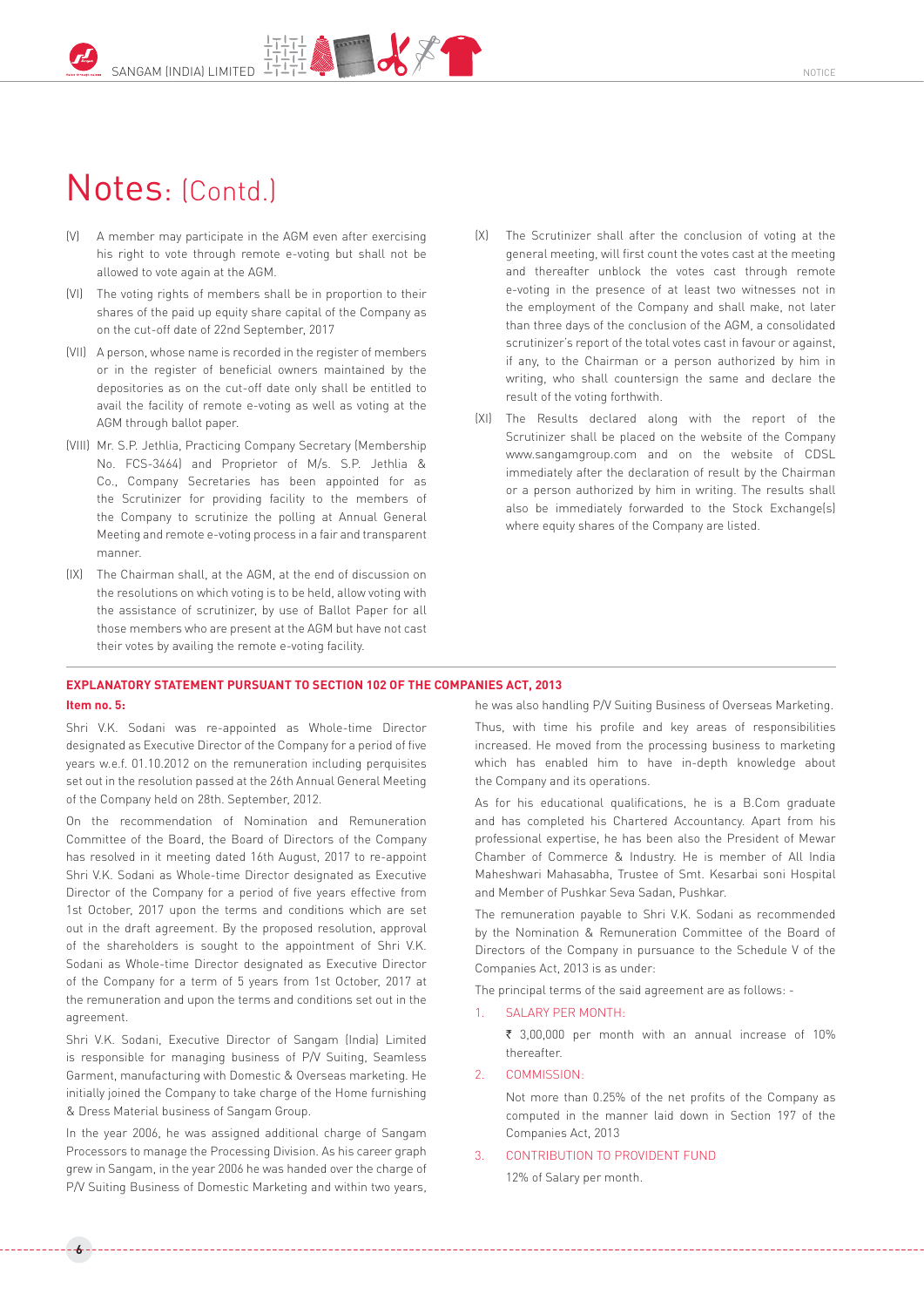### 4. PERQUISITES AS MENTIONED BELOW:

- a. Suitable residential accommodation, free of cost with all facilities, amenities and services (including gas, electricity, water and furnishing). In case he does not opt for company provided accommodation at any time, he shall be paid house rent allowance of a sum not exceeding 25% of his basic salary. The expenditure incurred by the Company on gas, electricity, water and furnishings provided to him shall be evaluated as per the Income-tax Rules, 1962.
- b. Reimbursement of all medical expenses incurred, including premium paid on health insurance policies, whether in India or abroad, for self and family including hospitalization.
- c. Personal accident insurance premium.
- d. Subscription to clubs.
- e. Encashment of leave at the end of his tenure as per policy of the Company.
- f. Contribution to provided fund, superannuation fund or annuity fund and any other retirement benefits.
- g. Gratuity payable should not exceed half month's salary of each completed year of the service.
- h. Leave travel concession for self and family once in a year anywhere, as per company's policy.
- i. Such other perquisites and allowances in accordance with the rules of the Company or as may be agreed to by the Board of Directors and Shri V.K. Sodani.

#### MINIMUM REMUNERATION:

Wherein any financial year, the Company has no profits or its profits are inadequate, the Company may pay Shri V.K. Sodani, above remuneration by way of salary, perquisites and other allowances subject to the provisions of Schedule V of the Companies Act, 2013 and the other applicable provisions of the Companies Act, if any.

## SCOPE OF RESPONSIBILITY:

Shri V.K. Sodani, Executive Director has been entrusted with substantial powers of managing the affairs of the weaving, processing and seamless garment divisions of the Company and to supervise and administer overall working thereat and other responsibility as may be delegated to him by the Board from time to time.

### MEMORANDUM OF INTEREST OF DIRECTORS:

Apart from Shri V.K. Sodani, Shri R.P. Soni may be deemed to be concerned or interested in the said resolution. Shri V.K. Sodani is son in law of Shri R.P. Soni, Director of the Company.

None of the other Directors of the Company is in any way concerned or interested in the said resolution.

There is one listed entity in which he is holding directorship on the board. He has no shareholding in the Company.

The foregoing may be treated as an abstract of the draft agreement for the re-appointment of Shri V.K. Sodani as required under section 190 of the companies Act, 2013.

#### **Item no. 6:**

The Company had appointed Shri Anurag Soni as Chief Business Strategist with effect from 1st April, 2012 in the Company. The role encompasses areas of business integration and establishing information and business related systems.

Shri Anurag Soni is a well-qualified by profession and has adequate experience of process of system integration practices, establishing Management Information Systems, establishing IT and database infrastructures, strategic planning, business restructuring, resources raising and investor relations.

Taking into consideration the increased business activities of the Company and the increased responsibilities cast on Shri Anurag Soni and subject to necessary approval by the Members in the General Meeting, on recommendation of Nomination and Remuneration Committee, the Board of Directors has revised/ amended the following terms in the remuneration of Shri Anurag Soni as Chief Business Strategist.

The appointment would be on the following broad remuneration, terms and conditions:

- (a)  $\bar{\tau}$  2,65,000/- per month with authority to the Board of Director of the Company to give increment from time to time, such that the total increments in one financial year does not exceed 10% of the basic salary.
- (b) Perquisites & Allowances:

In addition to Basic Salary, a basket of allowances/ perquisites upto 60% of each years basic salary which will also include HRA, variable pay/performance linked incentives, Company Car, pension insurance, life insurance, insurance guaranteed income, personal accident insurance and any other allowances, perquisites or reimbursements in terms of the rules of the Employer Company or as may be agreed to, by the Managing Director of the Employer Company.

For the purpose of calculating the above ceilings, perquisites and allowances shall be evaluated in accordance with valuation principles adopted by the Employer Company for Income-tax purposes or reasonable estimates with respect to personal use, as applicable.

The above remuneration may be varied from time to time by the Employer Company as it may, at its discretion, deem fit, but shall always remain within the limits specified above.

The information as required in accordance with Rule 15 of Companies (Meetings of Board & its Powers) Rules, 2014, as well as pursuant to Section 102 of the Act is as under:

- (a) Name of the related party: Mr. Anurag Soni;
- (b) Name of the Director or Key Managerial Personnel who is related: Shri Ram Pal Soni, Chairman of the Company;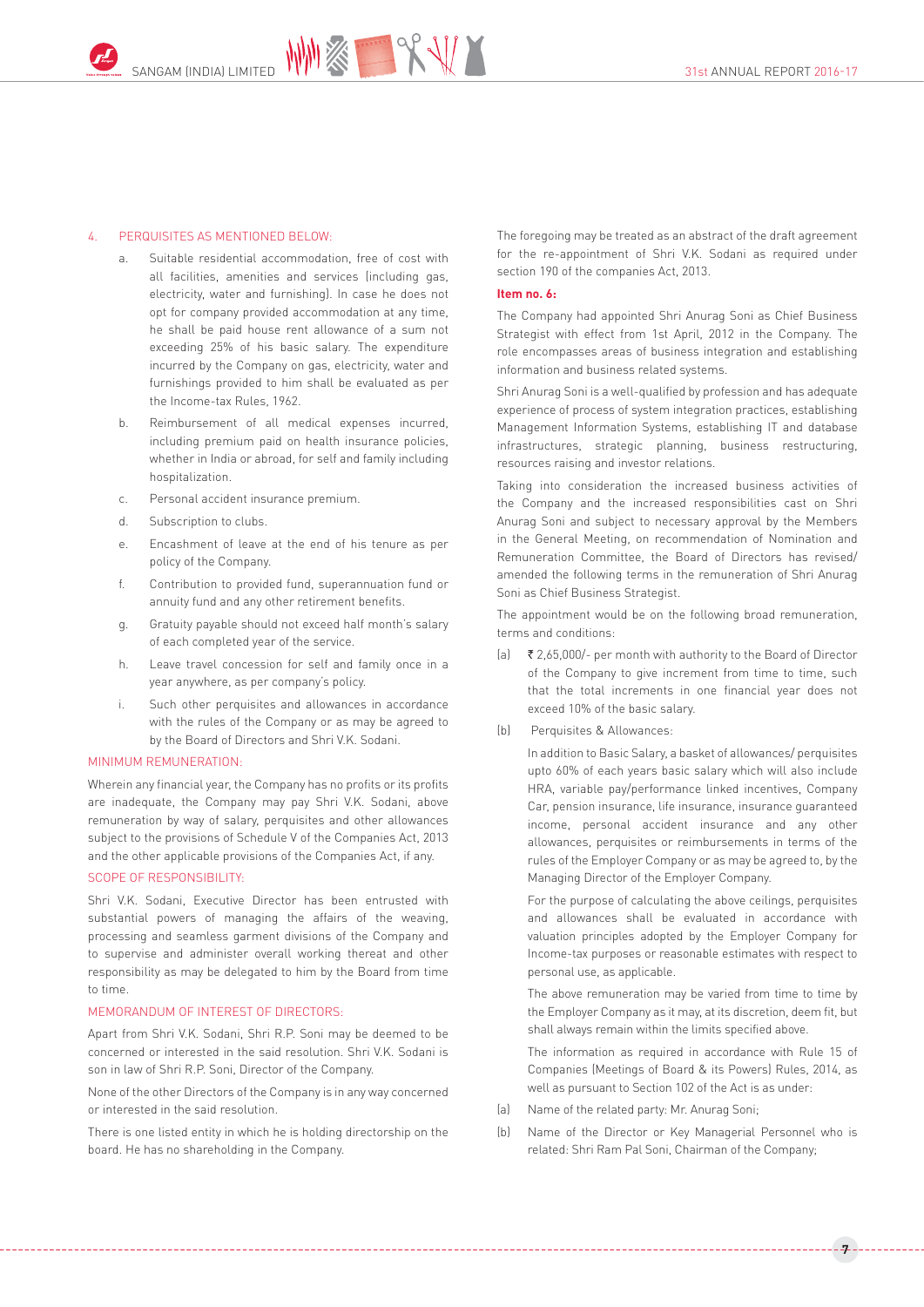

- (c) Nature of relationship: Mr. Anurag Soni is Son of Shri Ram Pal Soni Chairman of the Company.
- (d) Nature, material terms, monetary value and particulars of the contract or arrangement:

Shri Anurag Soni has been appointed as Chief Business Strategist of the Company on remuneration and terms & conditions as embodied in the resolution given in item no. 6 and his remuneration is proposed to be revised annually as per terms set out in the said.

#### **Item no. 7:**

Shri Pranal Modani was appointed as "Chief Business Development" in the Company with effect from 01st November, 2014 to look after the operations and marketing of seamless division.

Shri Pranal Modani did his Masters in Management from London Business School and his engineering from Georgia Institute of Technology, Atlanta, USA. He did a minor in Economics along with his engineering and was selected to do a 6-week research program at Oxford University, UK. He held several leadership positions during his time in college in the Family Business Club, Investments committee and Entrepreneurship society. He is actively involved in Community service projects and was awarded a certificate of appreciation from Nelson Mandela for a water harvesting project done in Thailand. He has a keen interest in sports and represented London Business School in Squash at the MBAT tournament held in HEC, Paris.

Taking into consideration the increase business activities of the Company and the increased responsibilities cast on Shri Pranal Modani and subject to necessary approval by the members in the General Meeting, on recommendation of Nomination and Remuneration Committee, the Board has amended the following terms in the remuneration of Shri Pranal Modani w.e.f 01st October, 2017.

The appointment would be on the following remuneration, terms and conditions:

1. Salary Per Month:

**8**

 $\bar{\tau}$  2,00,000/- per month with annual increase of 10% of the basic salary thereafter

- 2. House Rent Allowance 25% of Salary
- 3. Contribution to Provident Fund

12% of Salary per month

He is presently heading the Sangam group initiatives to expand their international and domestic presence through strategic alliances and partnerships with a key focus on a more consumer centric approach. In line with that, he is heading Sangam's first retail venture "C9", an aspirational brand for women's clothing.

Shri Pranal Modani is a related party within the definition of Section 2(76) of the Companies Act 2013. Pursuant to the provisions of Section 188 of the Act, read with Rule 15 of the Companies (Meetings of Board and its Powers) Rules, 2014, appointment of any related party to any office or place of profit in the Company, its subsidiary company or associate company requires prior approval by way of special resolution of the Company. Hence; approval of members is sought for his appointment in and payment of remuneration to him by the Company as proposed in the resolution under this item of business.

The information as required in accordance with Rule 15 of Companies (Meetings of Board & its Powers) Rules, 2014, as well as pursuant to Section 102 of the Act is as under:

- (a) Name of the related party: Shri Pranal Modani;
- (b) Name of the Director or Key Managerial Personnel who is related: Shri S.N. Modani, CEO & Managing Director of the Company;
- (c) Nature of relationship: Shri Pranal Modani is Son of Shri S.N. Modani CEO & Managing Director of the Company.
- (d) Nature, material terms, monetary value and particulars of the contract or arrangement:

Shri Pranal Modani has been appointed as Chief Business Development of the Company on remuneration and terms & conditions as embodied in the resolution given in item no. 7 and his remuneration is proposed to be revised annually as per terms set out in the said.

### **Item no. 8:**

The Board on the recommendation of the Audit Committee has approved the appointment and remuneration of M/s K.G. Goyal & Co, Cost Accountants, Jaipur (Firm Registration No. 000017) and M/s V.K. Goyal & Co., Cost Accountants, Bhilwara (Firm Registration No. 000550), as Cost Auditors of the Company to conduct the audit of cost records of the Company's various units respectively for the financial year 2017-18 at a fee of ₹ 80,000/- to M/s K.G. Goyal & Co and ₹ 30,000/- to M/s V.K. Goyal & Co. subject to TDS, GST etc., as applicable, apart from out of pocket expenses, as remuneration for cost audit services for the financial year 2017-18.

In accordance with the provisions of Section 148 of the Companies Act, 2013 read with the Companies (Audit and Auditors) Rules, 2014, the remuneration payable to the Cost Auditors have to be ratified by the shareholders of the Company Hence, the Members' approval is being sought by way of Ordinary Resolution.

None of the Directors and Key Managerial Personnel of the Company and their relatives is concerned or interested, financial or otherwise in the resolution.

> By Order of the Board of Directors For Sangam (India) Limited

#### **Anil Jain**

Place: Bhilwara (CFO & Company Secretary) Date: 16th August, 2017 M.No. F-3147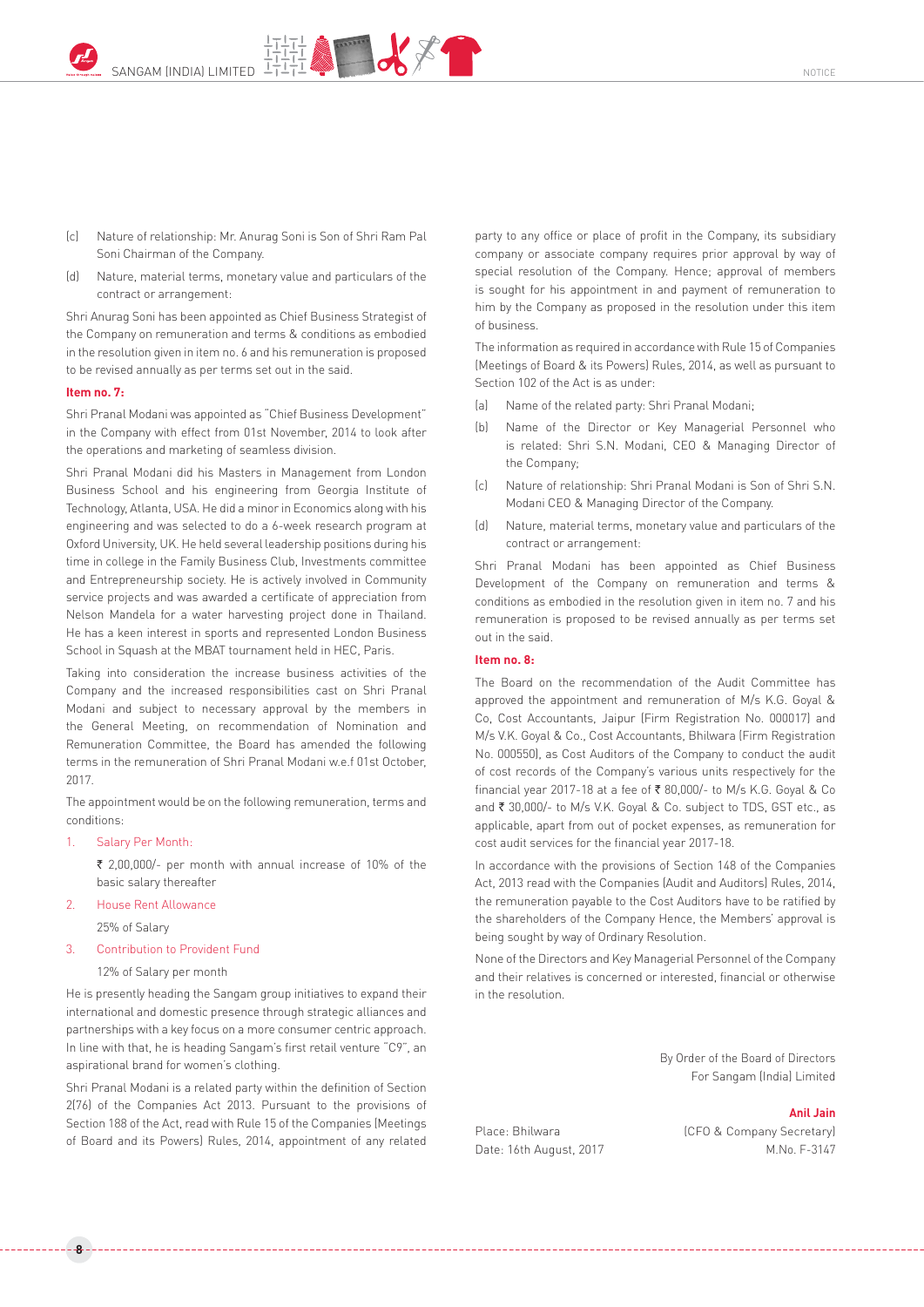

## Annexure

PURSUANT TO REGULATION 36 (3) OF THE SEBI (LISTING OBLIGATIONS AND DISCLOSURE REQUIREMENTS) REGULATIONS, 2015, INFORMATION ABOUT THE DIRECTORS PROPOSED TO BE APPOINTED / RE-APPOINTED IS FURNISHED BELOW:

| <b>Name of Directors</b>                                                     | Shri S.N. Modani                                                                                                                                                                                                                                                                                                                                                                                                                                                                                                                                                                                       | Shri, V.K. Sodani                                                                                                                                                                                                                                                                                                  |  |  |
|------------------------------------------------------------------------------|--------------------------------------------------------------------------------------------------------------------------------------------------------------------------------------------------------------------------------------------------------------------------------------------------------------------------------------------------------------------------------------------------------------------------------------------------------------------------------------------------------------------------------------------------------------------------------------------------------|--------------------------------------------------------------------------------------------------------------------------------------------------------------------------------------------------------------------------------------------------------------------------------------------------------------------|--|--|
| DIN No.                                                                      | 00401498                                                                                                                                                                                                                                                                                                                                                                                                                                                                                                                                                                                               | 00403740                                                                                                                                                                                                                                                                                                           |  |  |
| <b>Date of Appointment</b>                                                   | 1st October, 2014                                                                                                                                                                                                                                                                                                                                                                                                                                                                                                                                                                                      | 1st October, 2012                                                                                                                                                                                                                                                                                                  |  |  |
| Qualification                                                                | MBA, Masters in Science (M.Sc), with honours<br>in Chemistry, Post-Graduate Diploma in Cement<br>Technology from NCBM, Faridabad.                                                                                                                                                                                                                                                                                                                                                                                                                                                                      | B.Com, FCA,                                                                                                                                                                                                                                                                                                        |  |  |
| <b>Expertise in specific functional areas</b>                                | He has 28 years of experience in the textile industry, $\vert$ Managing business of P/V suiting<br>having previously held positions in key organizations with domestic & overseas marketing,<br>in the industry, such as Deputy Chairman of the process<br>The Rajasthan Textile Mills Association, as well as garments division. He is also past<br>Director, Indian Cotton Mills Federation. He has also president of Mewar Chamber of<br>held positions as President, Mewar Chamber Of Commerce & Industry.<br>Commerce & Industry and Vice President, Rajasthan<br>Chamber Of Commerce & Industry. | division<br>seamless<br>and                                                                                                                                                                                                                                                                                        |  |  |
| Directorship held in other public companies<br>(excluding foreign companies) | Nil                                                                                                                                                                                                                                                                                                                                                                                                                                                                                                                                                                                                    | Suchitra Finance & Trading Co.<br>Limited<br>Sangam Lifestyle Ventures Limited<br>Sangam Infratech Limited                                                                                                                                                                                                         |  |  |
| Membership/Chairmanship of committees<br>of other Indian public Companies    | Nil                                                                                                                                                                                                                                                                                                                                                                                                                                                                                                                                                                                                    | <b>Audit Committee - Member</b><br>1. Suchitra Finance & Trading Co.<br>Limited<br><b>Stakeholders Relationship</b><br><b>Committee - Member</b><br>1. Suchitra Finance & Trading Co.<br>Limited<br><b>Nomination and Remuneration</b><br><b>Committee - Member</b><br>1. Schitra Finance & Trading Co.<br>Limited |  |  |
| Number of share held in the Company                                          | 99,779                                                                                                                                                                                                                                                                                                                                                                                                                                                                                                                                                                                                 | Nil                                                                                                                                                                                                                                                                                                                |  |  |